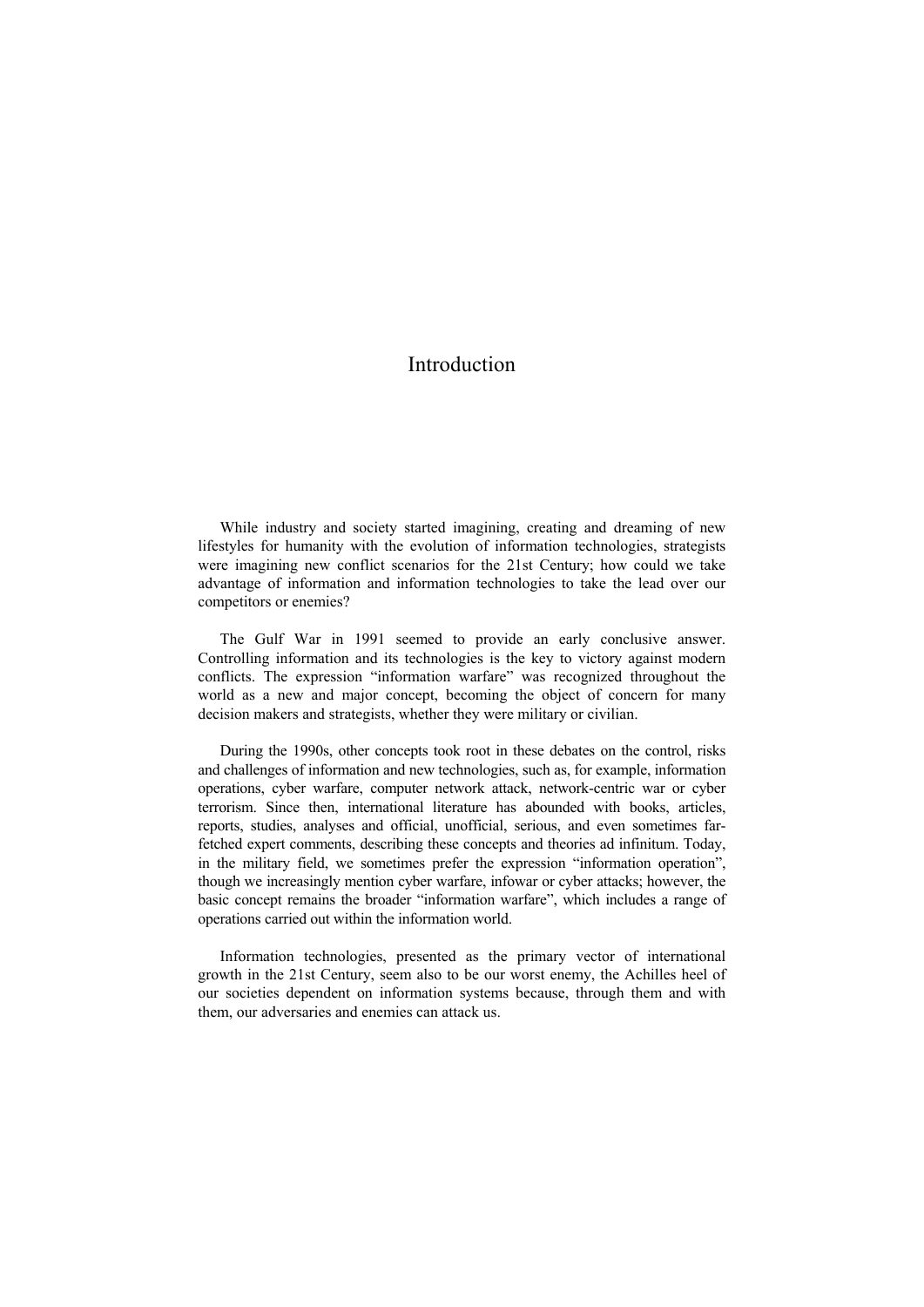## xviii Information Warfare

And attacks are widespread in cyberspace. They may vary in type (spamming, phishing, intercepting, intrusions, data leaks, site defacements and  $DoS<sup>1</sup>$  attacks) but they are all an attack. As for the attackers, they have long had the image of a hacker, sometimes a minor, wrongly portrayed as a prodigy of computer genius (as if one needed genius to type on a computer to attack systems), able to penetrate the computer systems of a bank or government agency alone, and even suspected of being able to launch a major and destructive attack against the networks of a nation. But attackers are not all teenagers desperate for a new game. There can be multiple profiles and motivations; attacks do not only take the form of hacker attacks.

More generally, the concern that cyber attacks can disrupt the economy of a corporation or a nation, or even affect global stability, has become the nightmare of countries dependent on information technologies. The world has become conscious that it has entered the information technology insecurity age, controlled by security vendors.

And, since it is no longer possible to do without information and information technologies, we might as well, while we're at it, do well by them and, if possible, be harmful to our enemies. How can we use information and information systems to increase our defence capabilities? How can we dominate the enemy? How can we defeat them?

Information warfare must respond to these expectations. It must provide nations that do not have the resources to reach the level of more powerful nations on a military, technological, economic and digital basis, the means to rival them. But for all that, information warfare is not the weapon of the poor, the rock that must be thrown at the giant's eye to blind him, because information warfare supposes that we have relatively significant technological means, financial means and, especially, strategies.

The expression "information warfare" has not found a single, consensual definition. The reason is undoubtedly in the terms that it is made up of. The term "warfare" is still the subject of many a debate and its definition is different whether we are a sociologist, anthropologist, economist, historian, political scientist or member of the military. As for "information", it is approached in a different way whether we are a mathematician, computer specialist, sociologist, journalist, member of the military or economist.

This book, which introduces the concept of "information warfare", is not meant to completely solve these questions of definition. Its objective is to analyze what information warfare can be, its multiple aspects and components (because

 $\overline{a}$ 

<sup>1.</sup> Denial of Service.